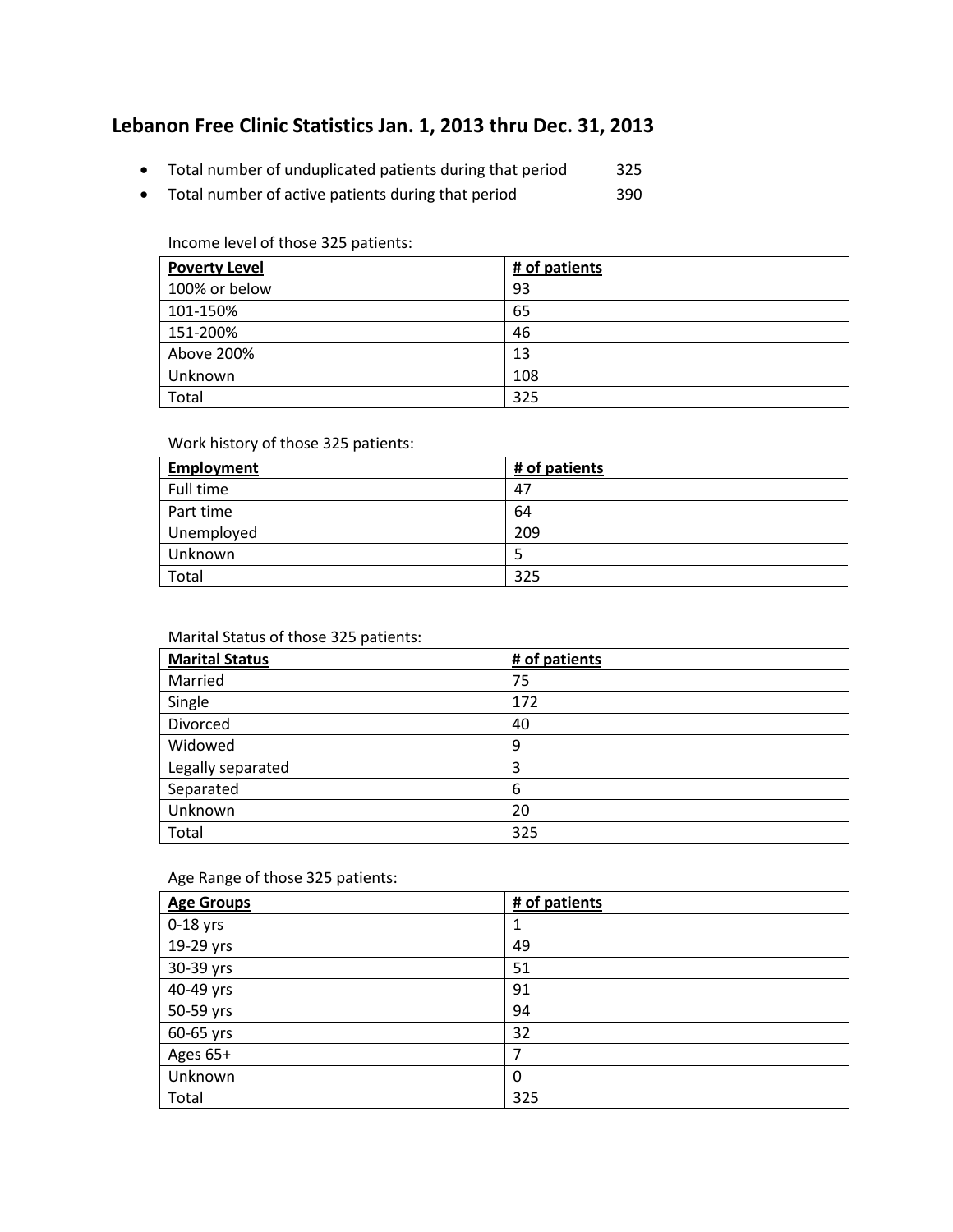Family Size of those 325 patients:

| # of Children | # of patients |
|---------------|---------------|
|               | 252           |
|               | 30            |
| 2             | 25            |
| 3             | 6             |
| 4             | 3             |
| $5+$          |               |
| Unknown       | 8             |
| Total         | 322           |

City of Residence of those 325 patients:

| <b>City</b>         | # of patients  |
|---------------------|----------------|
| Annville            | 12             |
| Campbelltown        | 0              |
| Cleona              | 7              |
| Cornwall            | 0              |
| Fredericksburg      | 3              |
| Jonestown           | 15             |
| Lebanon             | 254            |
| <b>Mount Gretna</b> | $\overline{2}$ |
| Myerstown           | 14             |
| Newmanstown         | 0              |
| Palmyra             | 15             |
| Richland            | 0              |
| Schaefferstown      | 0              |
| Unknown             | 15             |

# Gender and Race of those 325 patients:

| Race                   | # of male patients | # of female patients |
|------------------------|--------------------|----------------------|
| White/caucasian        | 114                | 90                   |
| African American/black | 18                 | g                    |
| Hispanic/Latino        | 32                 | 31                   |
| Native American        |                    |                      |
| Asian                  |                    |                      |
| Other                  | 10                 | 13                   |
| Total                  | 180                | 145                  |